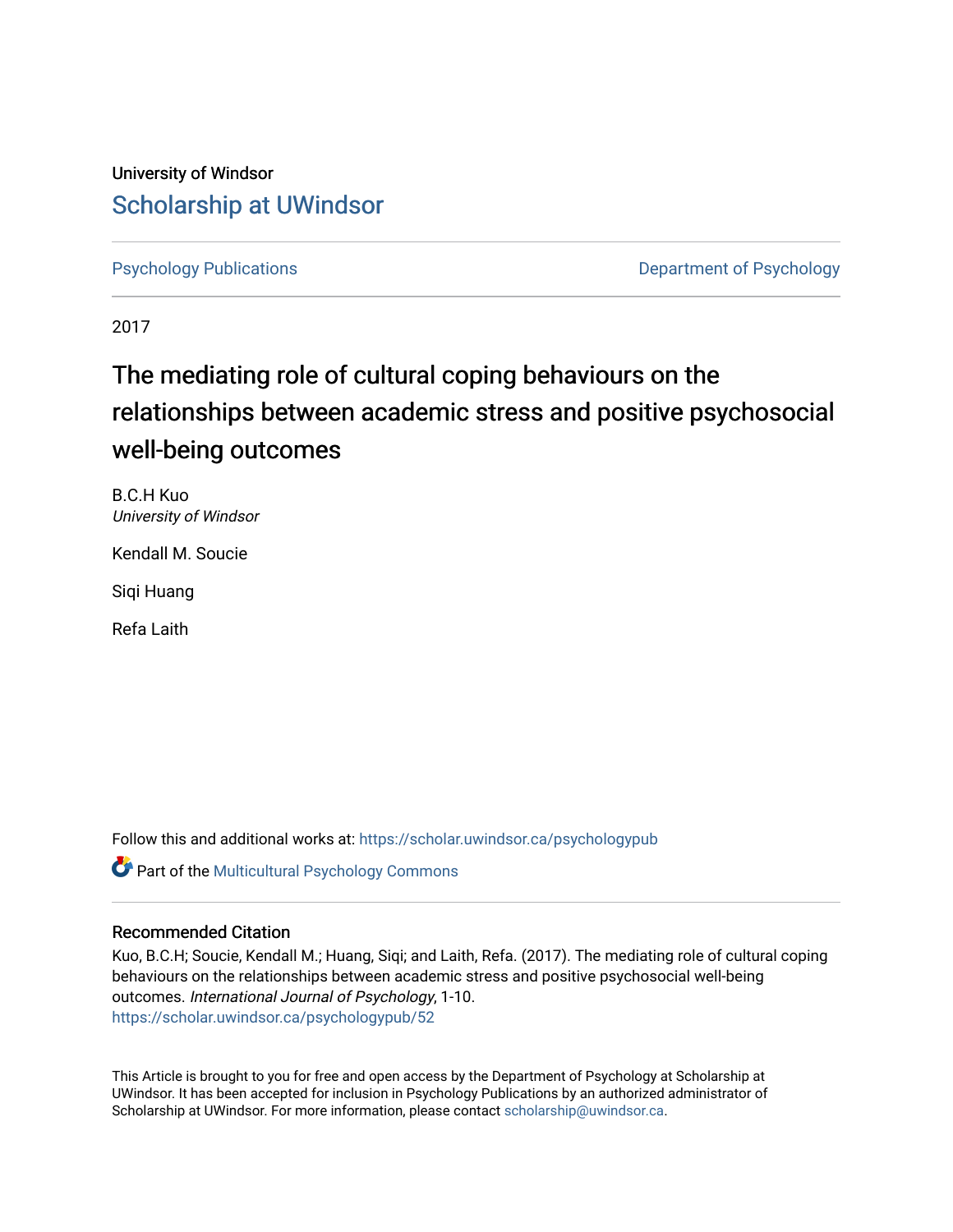

# **The mediating role of cultural coping behaviours on the relationships between academic stress and positive psychosocial well-being outcomes**

# **Ben C. H. Kuo, Kendall M. Soucie, Siqi Huang, and Refa Laith**

Department of Psychology, University of Windsor, Windsor, Ontario, Canada

*W* hile culture's effect on the coping process has long been acknowledged in the stress-coping literature conceptually, empirical evidence and attempts to discern the specific relationship between culture and coping remain very scarce. Against this backdrop, the present study applied the Cultural Transactional Theory (Chun, Moos, & Cronkite, 2006) to examine the mediating role of cultural coping behaviours (Collective, Engagement and Avoidance Coping) on the relationship between academic stress (AS) and two positive psychosocial well-being outcome measures: Collective Self-esteem (CSE) and Subjective Well-being (SWB). Responses from a sample of undergraduate students in Canada  $(N = 328)$  were analysed to test a theory-driven, hypothesised model of coping using structural equation modelling (SEM). As hypothesised, the SEM results showed that: (a) the proposed cultural coping model fit the data well; (b) Engagement Coping and Collective Coping partially mediated the association between AS and the outcomes and (c) the path relationships among the constructs were in the hypothesised directions. A set of preliminary exploratory analyses indicated that Collective Coping was most strongly endorsed by the African/Black and the Middle Eastern cultural groups as compared to other ethnic groups. Implications of the study's findings for future research and practice concerning culture, stress, and coping are discussed.

*Keywords:* Cultural coping; Collective coping; Academic stress; Collective Self-Esteem; Subjective Well-Being.

It has been widely acknowledged that culture plays a critical role in affecting the nature and process of stress and coping for individuals and groups (Lazarus & Folkman, 1984). However, systematic scholarly efforts to articulate the relationships between cultural influences and the stress-coping process have been observed only very recently (Wong & Wong, 2006). This emerging body of cultural-coping literature has begun to unpack the cultural-psychological dimensions that underpin coping processes and preferences among different racial and ethnic groups (Kuo, 2011; Utsey, Adams, & Bolden, 2000). In this article, the term "cultural coping" will refer to a wide range of cognitive and affective stress responses that reflect the cultural characteristics and influences of racial or ethnic groups; examples from the literature include Africentric coping among African Americans (Utsey et al., 2000) and forbearance coping for Asians (Yeh, Arora, & Wu, 2006). This corpus of research has pointed to individualism–collectivism, independent and interdependent self-construals and acculturation as examples of broad cultural constructs/dimensions that drive and shape

the preference, pattern and process of coping among racially, ethnically and nationally diverse groups and individuals (e.g. Chun, Moos, & Cronkite, 2006; Kuo, 2011).

In particular, the phenomenon of "Collective Coping (CC)" or "collectivistic coping" has been discussed in the cultural coping research as the intersection between collectivism, as a broad cultural value orientation, and stress-coping responses (Kuo, Roysircar, & Newby-Clark, 2006; Yeh et al., 2006). CC behaviours have been operationalised as stress responses that involve others in culturally meaningful and appropriate ways, consider the impact of one's coping behaviours on important others, and reference culturally appropriate norms (Kuo, 2013; Yeh et al., 2006). Conceptually, this notion of relationally, communally and collectively oriented coping behaviours is supported by the prevailing cultural theories of stress-coping (Chun et al., 2006). While CC has also been found in White European participants (Kuo, Arnold, & Rodriguez-Rubio, 2014), its prevalence and salience are especially profound among Asian Americans and Asian Canadians (e.g. Kuo et al., 2006; Wei, Hepp-

Correspondence should be addressed to Ben C. H. Kuo, Department of Psychology, University of Windsor, 401 Sunset Ave., Chrysler Hall South, Windsor, Ontario N9B 3P4, Canada. (E-mail: benkuo@uwindsor.ca).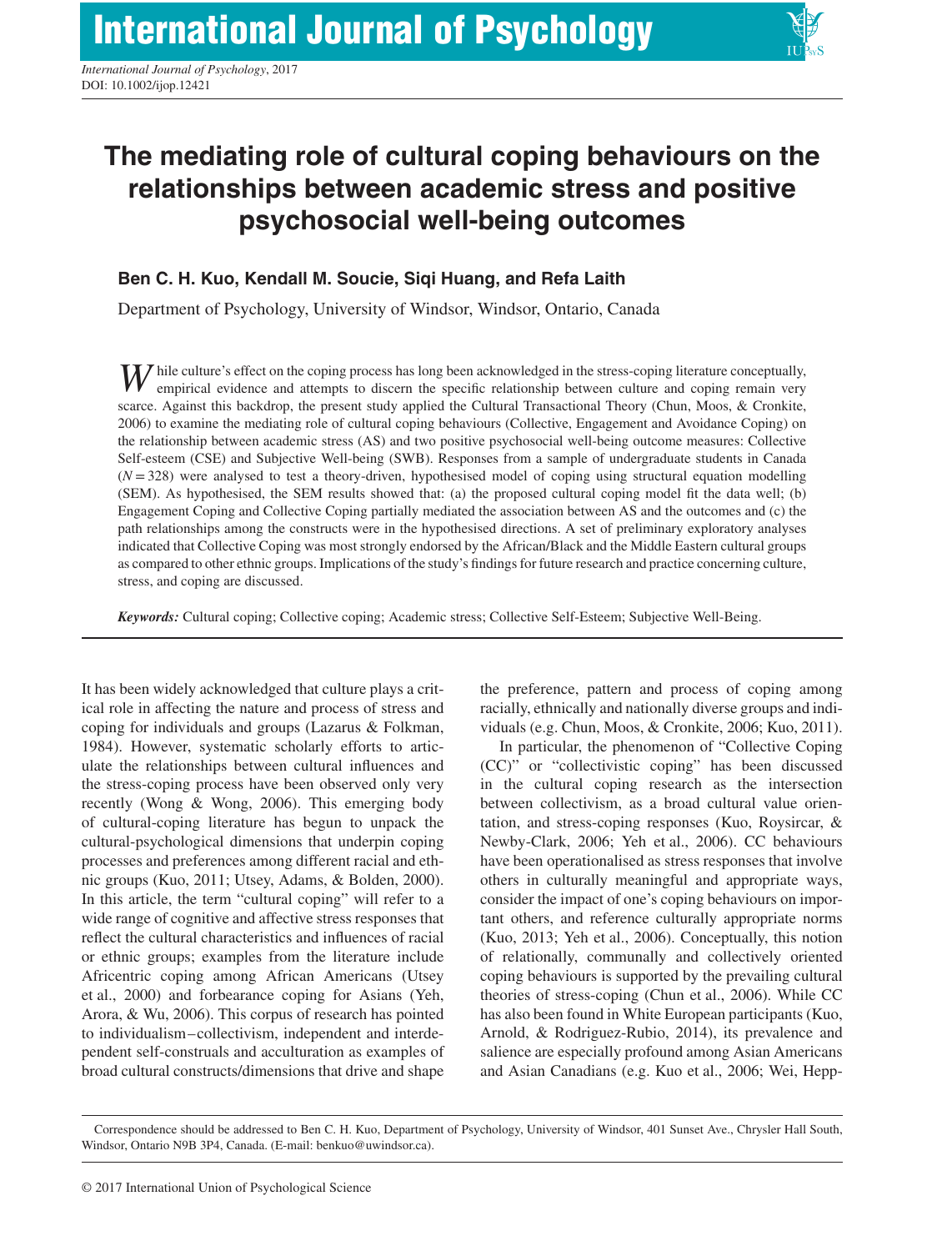ner, Ku, & Liao, 2010), and African Americans (Utsey et al, 2000).

Despite the growing evidence for culturally derived coping behaviours (e.g. CC), to the authors' knowledge, there is currently no published research that has simultaneously examined the effects of cultural coping behaviours on multiple outcome variables using cultural coping measures. Similarly, we are not aware of any published studies that have focused on the role of cultural coping in responding to academic stress (AS) specifically. Furthermore, an emerging positive theory of stress-coping (Folkman & Moskowitz, 2004) points to the potential salutary side of the stress-coping process in terms of improving psychosocial well-being. Yet this process has also not been sufficiently examined within the current stress-coping literature.

Therefore, the purpose of the present study is to examine the role of cultural coping behaviours in response to AS in a sample of undergraduate students  $(N = 328)$  in Canada. Specifically, the present study aims to extend and improve upon the current cultural-coping literature by: (a) testing a hypothesised, theory-guided mediational model of cultural coping with AS based on the Cultural Transactional Theory (CTT; Chun et al., 2006) using structural equation modelling (SEM); and (b) assessing the differential effects of three coping mediators, Collective, Engagement and Avoidance Coping (as measured by the Cross-Cultural Coping Scale [CCCS] by Kuo et al., 2006) on two positive, non-symptomatic well-being indicators, Collective Self-Esteem (CSE) and Subjective Well-being (SWB). Additionally, in a series of exploratory analyses, we evaluate the differential effect of ethnic group membership on coping strategies within the context of the larger stress-coping model proposed above.

# **Theoretical framework of the current study**

The CTT posits that collectivism and individualism represent deep-seated cultural forces, and exert broad influences over the entire process of stress-coping for both individuals and groups (Chun et al., 2006). The fundamental tenets of the CTT are closely aligned with the conceptualisation of CC behaviours described above. Specifically, the CTT stipulates that the stress-coping process is characterised by "transactions" among five mutually influencing "panels" or systems: (a) Panel I—the environmental system; (b) Panel II—the personal system; (c) Panel III—transitory conditions (e.g. life events including life stressors); (d) Panel IV—cognitive appraisal and coping skills or strategies and (e) Panel V—health and well-being (e.g. psychosocial functioning and outcome; see Chun et al., 2006 for a detailed discussion of the CTT). In other words, the CTT posits that under stress a person's environmental and individual/personal factors (Panels I and II) will bear influences on his/her experience with a particular life event/stressor (Panel III), such as AS in the present study. In turn, this individual will appraise the impact of the stressor (e.g. AS) and respond to it with certain coping behaviours, such as Collective, Engagement and Avoidance Coping, as proposed and assessed in the current study. Finally, the effects of these preceding processes will influence the individual's health and well-being, which were measured in terms of CSE and SWB in this research (see Figure 1).

# **Academic stress and coping**

AS is broadly defined as a disturbance induced by a student's appraisal of school-related stressors—a distress that is often manifested through psychological and somatic symptoms (Leung, Yeung, & Wong, 2010). School burnout, as a specific form of AS, occurs when school-related demand on a student exceeds his/her resources to meet such a demand for a prolonged period of time (Salmela-Aro, Kiuru, Leskinen, & Nurmi, 2009). School burnout is operationalised as "a syndrome of emotional exhaustion, cynicism or depersonalisation and reduced professional efficacy" (Salmela-Aro et al., 2009, p. 48). Recent studies have linked general AS as well as school burnout to coping. For instance, a recent cross-cultural study found that problem-solving coping and social support significantly mediated the link between AS and suicidal ideation in both Indian and Malaysian college students (Khan, Hamdan, Ahmad, Mustaffa, & Mahalle, 2015). When investigated AS in terms of school burnout specifically, a recent study with Chinese middle school students in China also found the mediating effects of coping on AS (Luo, Wang, Zhang, Chen, & Quan, 2016); task-oriented coping was negatively related to school burnout, while emotion-oriented coping was positively related to school burnout.

# **Cultural coping behaviours: Conceptualisation and functionality**

Recent studies have identified and examined cultural coping approaches in multicultural populations across various stressful situations. For example, cultural coping behaviours have been found when responding to racial discrimination among Asian Americans (Wei, et al., 2010) and to the aftermath of the 9/11 terrorist attacks among Asian, African and Latin Americans (Constantine, Alleyne, Caldwell, McRae, & Suzuki, 2005). Across these studies cultural coping behaviours have been characterised, operationalised, and measured with a broad repertoire of coping responses that included cultural value-based coping strategies (e.g. forbearance, familism), in-group norm referencing coping approaches (e.g. value/norm conforming responses), interpersonally-based coping methods (e.g. family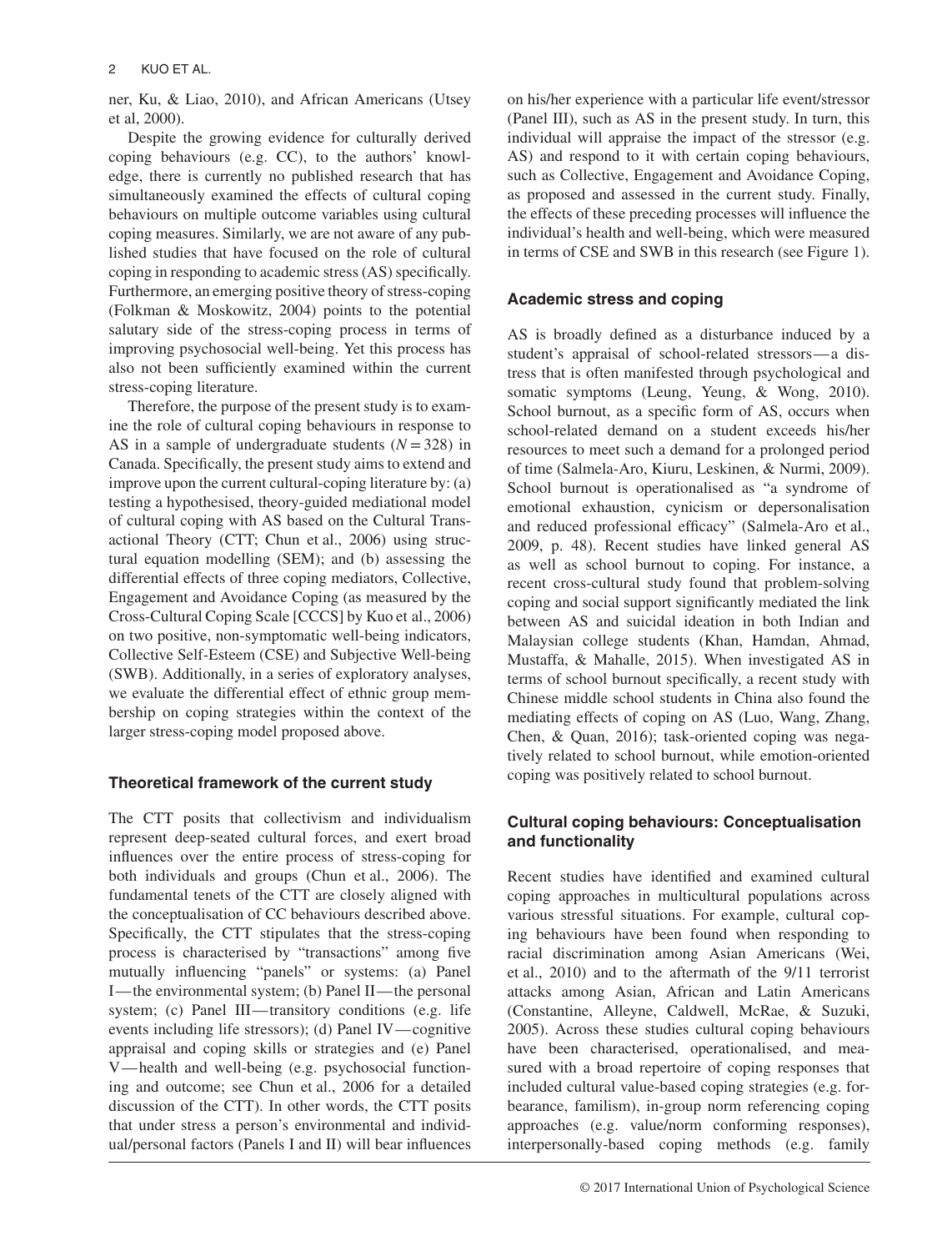

**Figure 1.** The hypothesised mediation model of cultural coping with the entire sample  $(N = 328)$ . *Note*: All coefficients reported in the model are standardised. The path from academic stress (AS) to exhaustion was fixed to set the scale for the latent variable of AS. Path coefficients for ethnicity are not shown but were controlled for in the model. Standardised path coefficients for ethnicity on endogenous variables are as follows: Collective Coping (β = -0.076), Engagement Coping (β = 0.033), Avoidance Coping (β = -0.017), CSE (β = 0.106\*), and SWB (β = -0.197\*\*). It is important to note that these values should not be substantively interpreted as ethnicity was included as a multinomial control variable. \**p* ≤ .05. \*\**p* ≤ .01.

support), culturally conditioned cognitive and emotional stress responses (e.g. acceptance, detachment, reframing, etc.) and indigenous, religious and spiritual coping strategies (Kuo, 2013; Utsey, Adams, & Bolden, 2000). These culturally shaped coping behaviours are distinctive from intrapersonally-based, problem-focused coping (e.g. Engagement Coping [EC]) and emotion-focused coping (e.g. Avoidance Coping [AC]) that are often conceptualised and assessed in the extant-coping literature (see Kuo et al., 2006 for a review).

Research has begun to shed light on the roles cultural coping strategies play in the stress-coping process. For instance, to assess the effects of cultural coping responses, as measured by the CCCS (Kuo et al., 2006), Wester et al. (2006) conducted a model-testing study to explore the mediational effects of Collective, Engagement and Avoidance Coping on the relationship between male gender conflict and psychological distress among Chinese Canadian adolescents. Using SEM, this mediational coping model was supported by the data. However, while EC negatively predicted distress, and AC positively predicted distress, CC did not predict distress in the sample. A later study by Kuo et al. (2014) found that the same three CCCS cultural coping strategies mediated the link between intrinsic spirituality and psychological distress in a sample of ethnically diverse undergraduate participants. Interestingly, even though the path between CC and psychological distress was negative and non-significant, CC was positively related to the participants' level of intrinsic spirituality. In another recent study using the CCCS, Lowinger et al. (2016) found that CC was a negative predictor and AC was a positive predictor of academic procrastination in a sample of Asian international students in the USA.

Despite the evidence above, there is currently very little information about the psychosocial effects of cultural coping behaviours on broader outcomes of health, such as positive, non-symptomatic and/or socially/group-oriented indicators of well-being (Kuo et al., 2014). Incidentally, a few past studies conducted in the USA have suggested a potential link between coping and CSE and between coping and SWB among racially and ethnically diverse youth (Constantine, Donnelly, & Myers, 2002; Vera et al, 2012). These empirical studies and the positive theory of coping (Folkman & Moskowitz, 2000, 2004) influenced the current study, which incorporated measures of CSE and SWB and tested the effect of coping behaviours on these two outcomes concurrently in the proposed model.

#### **THE PRESENT STUDY**

Grounded in the CTT (Chun et al., 2006), the present study sought to examine the mediating role of cultural coping behaviours on the relationship between AS and two outcome measures: SWB and CSE (see Figure 1). The competing effects of Collective, Engagement and Avoidance Coping were simultaneously examined in this study, because the former represents understudied coping behaviours that are intimately shaped by collectivistic cultural values, whereas the latter two represent widely researched coping strategies that correspond to problem-focused coping and emotion-focused coping in the extant stress-coping literature (Kuo, et al., 2006). Accordingly, the following research question was posed: *Does Collective, Engagement, and Avoidance Coping mediate the relationship between AS, as the stress*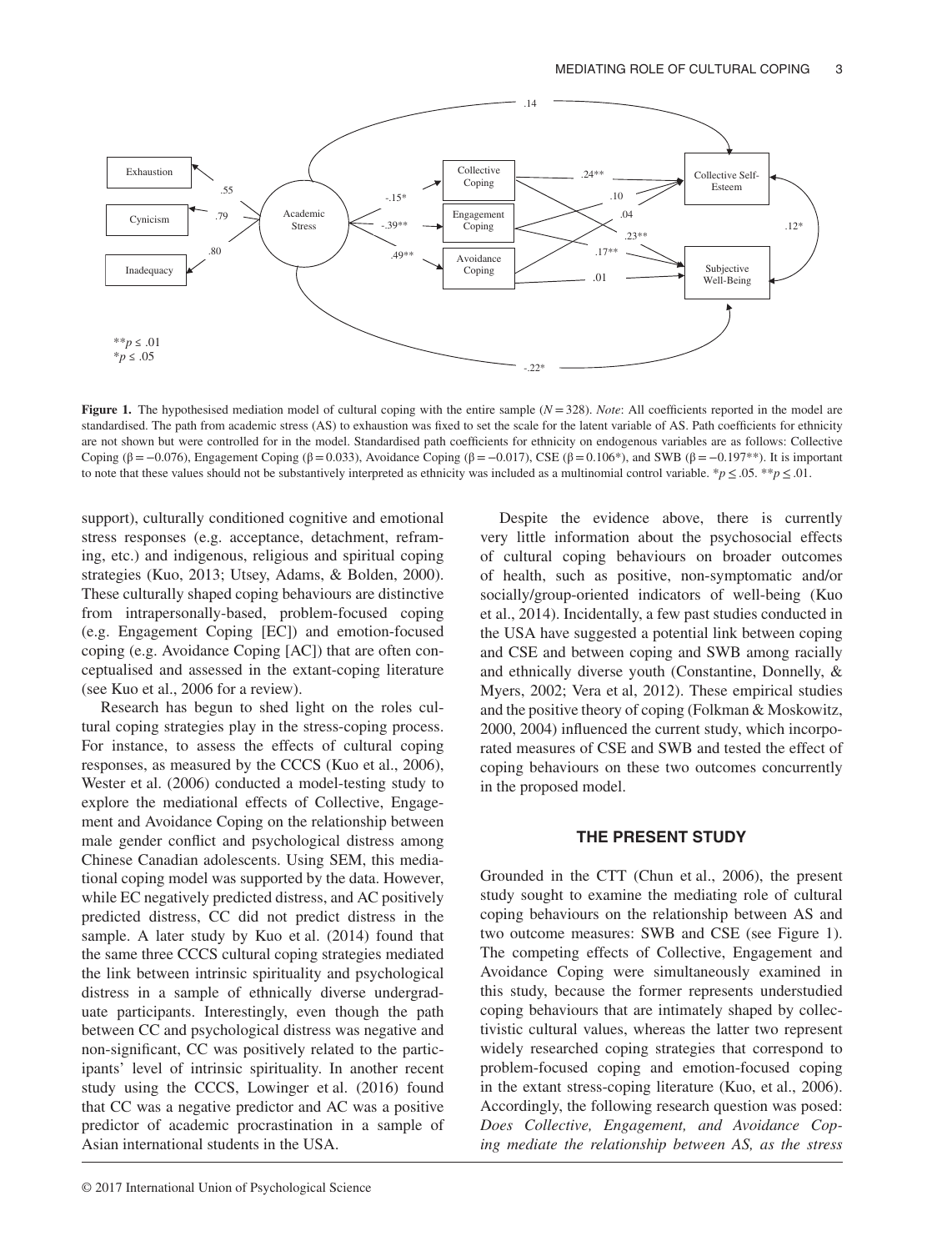### 4 KUO ET AL.

## *precursor, and CSE and SWB, as the sociocultural and psychological outcomes?*

On the basis of previous research involving the CCCS (e.g. Lowinger et al., 2016; Wester, Kuo & Vogel, 2006), we hypothesised that undergraduate participants' AS would be mitigated by their use of CC and EC (see Figure 1). As such, negative paths/relationships between AS and the two types of coping behaviours were expected. AC was predicted to exacerbate AS and thus it would form a positive path with AS (Kuo et al., 2014). In turn, both CC and EC were postulated to form positive relationships with both CSE and SWB, but AC was predicted to form negative relationships with the same outcome variables.

#### **METHODS**

## **Participants**

All 328 participants (81.4% female, 18.6% male; mean  $\text{age} = 21.06$ ,  $SD = 4.48$  in the current study were recruited from the Psychology Participant Pool of a mid-size university in Ontario, Canada. All participants read and signed an informed consent form prior to completing a paper-and-pencil questionnaire containing demographic questions and several measures. The sample was comprised of 62.5% White Europeans, 7.3% Africans/Blacks, 6.7% Middle Eastern, 8.2% South Asians, 5.8% East Asians, 1.8% Native/First Nation, 0.3% Hispanics; 7.3% identified themselves in the "other" category. A total of 50.3% of the participants reported as being third generation immigrants or beyond, 27.1% as second generation, 13.4% as 1.5 generation (born outside of Canada but immigrated before age 12), 6.4% as first generation (born outside of Canada and immigrated at or after age 12) and 2.4% as foreign-born international students.

## **Measures**

#### *The School Burnout Inventory*

The School Burnout Inventory (SBI) is a nine-item questionnaire that assesses three components of AS in terms of respondents' feeling and perception of exhaustion with schoolwork, cynicism toward the meaning of school, and sense of inadequacy at school (Salmela-Aro et al., 2009). Participants were asked to rate each item from 1 (*completely disagree*) to 6 (*strongly agree*), with higher scores denoting greater AS. The scale's Cronbach's alpha for the current study was .829.

## *The Cross-Cultural Coping Scale*

The CCCS is a 27-item, scenario-based coping scale that assesses three types of coping approaches, CC, EC and AC; Kuo et al., 2006). The scale first directed

respondents to read a hypothetical stressful scenario—in the present study, a vignette depicting significant AS. The scenario describes a university student facing a significant amount of stress due to poor grades, overwhelming schoolwork demands, and significant concern about the student's academic future. Participants then rated each of the coping items from 1 (*very inaccurate*) to 6 (*very accurate*) by responding to how they would cope with the stressful situation described in the scenario. Higher scores on each of the coping subscales represent a greater utilisation of the corresponding coping strategies. In the present study, the Cronbach's alphas were .800 for the CC subscale, .689 for the EC subscale and .651 for the AC subscale.

#### *The Collective Self-Esteem Scale*

The 16-item Collective Self-Esteem Scale (CSES; Luhtanen & Crocker, 1992) consists of four specific domains of social self-esteem: membership, private, public, and identity. Respondents are asked to rate statements describing positive and negative feelings and beliefs about their group memberships (e.g. related to race, religion and ethnicity) from 1 (*strongly disagree*) to 7 (*strongly agree*), with higher scores presenting stronger identification with one's social group. In the present research, the CSES was employed to assess participants' cultural identity in terms of race or ethnicity as did in previous research (e.g. Constantine et al., 2002). For this study, an overall CSES score was used in the subsequent analyses, with higher scores representing stronger identification with one's racial and ethnic group. The overall CSES Cronbach's alpha in the present study was .789.

## *Satisfaction with Life Scale*

The 5-item Satisfaction with Life Scale (SWLS) is a brief instrument developed by Diener, Emmons, Larsen, & Griffin (1985) to assess respondents' SWB in terms of their global satisfaction with life. Respondents indicate their agreement to the five statements based on their perception of their health and wellness on a 7-point Likert, from 1 (*strongly disagree*) to 7 (*strongly agree*). Higher scores on the scale signify greater perceived overall wellbeing. In this study, the Cronbach's alpha for SWLS was .852.

## **RESULTS**

## **Preliminary analyses**

Table 1 provides the descriptive statistics for all variables tested in the proposed stress-coping mediation model. Table 2 provides the intercorrelations among all study variables. Bivariate correlational analyses indicated that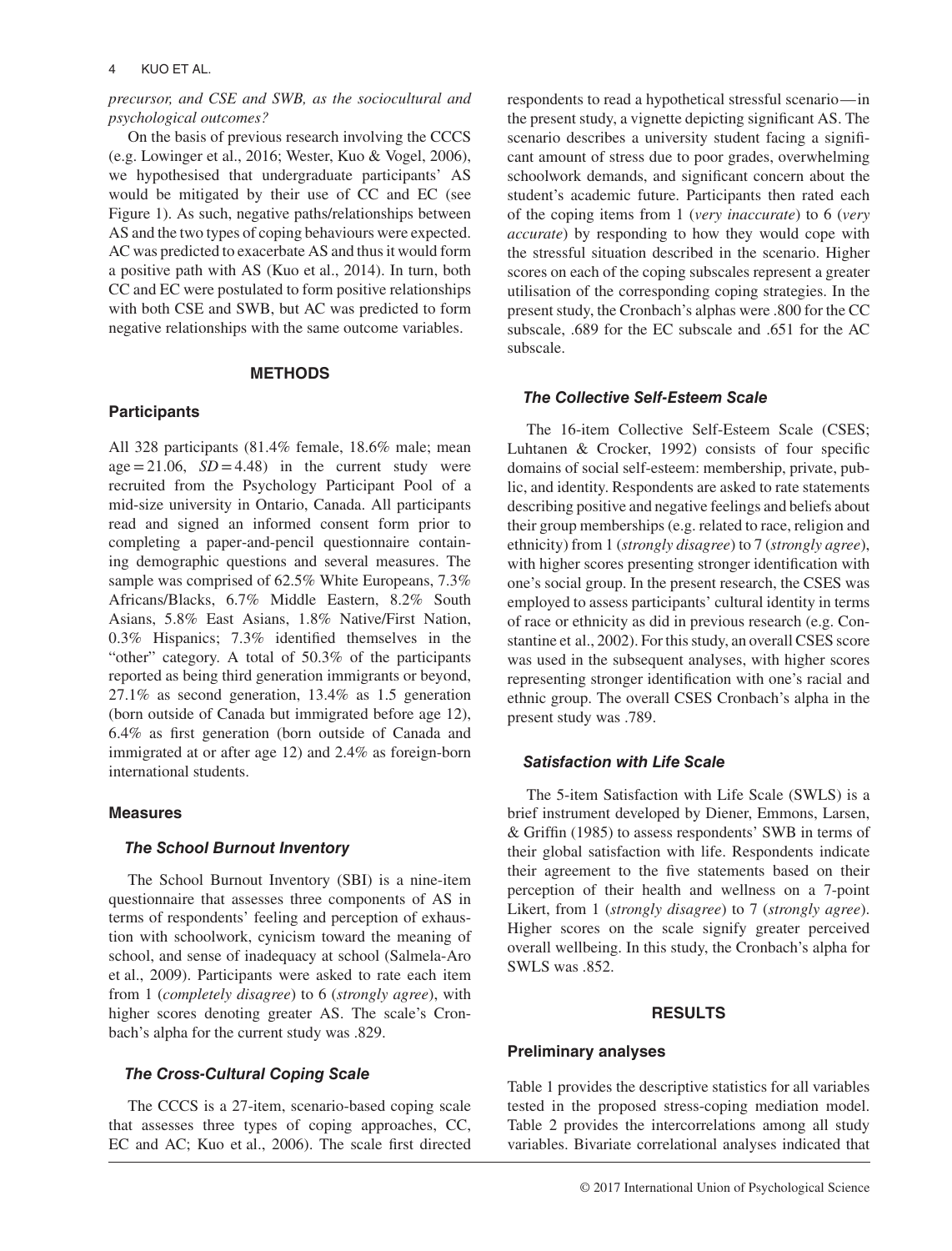**TABLE 1** Descriptive statistics for academic stress, cultural coping behaviours, Collective Self-Esteem (CSE) and Subjective Well-being (SWB)

| Variable   | M    | SD   | Range   |  |
|------------|------|------|---------|--|
| <b>EXH</b> | 3.70 | 1.06 | $1 - 6$ |  |
| <b>CYN</b> | 3.16 | 1.30 | $1 - 6$ |  |
| <b>INA</b> | 3.38 | 1.25 | $1 - 6$ |  |
| CC         | 3.36 | .96  | $1 - 6$ |  |
| AC         | 3.06 | .66  | $1 - 6$ |  |
| EC         | 4.63 | .66  | $1 - 6$ |  |
| <b>CSE</b> | 4.93 | .62  | $1 - 7$ |  |
| <b>SWB</b> | 4.82 | 1.24 | $1 - 7$ |  |
|            |      |      |         |  |

*Note*: EXH = SBI exhaustion; CYN = SBI cynicism; INA = SBI inadequacy; CC=Collective Coping; AC= Avoidance Coping; EC=Engagement Coping; CSE=Collective Self-Esteem; SWB=Subjective Well-being.

**TABLE 2** Intercorrelations of academic stress, cultural coping behaviours, CSE and SWB for the sample

|          |                    |                             |                                                   |  | EXH CYN INA CC AC EC CSE SWB                                                      |  |
|----------|--------------------|-----------------------------|---------------------------------------------------|--|-----------------------------------------------------------------------------------|--|
| EXH 1.00 |                    |                             |                                                   |  |                                                                                   |  |
|          | $CYN$ $.44**$ 1.00 |                             |                                                   |  |                                                                                   |  |
|          |                    | INA $.45**$ $.63**$ 1.00    |                                                   |  |                                                                                   |  |
|          |                    | $CC$ -.04 -.13** -.09† 1.00 |                                                   |  |                                                                                   |  |
|          |                    |                             | AC $.24***$ $.40**$ $.38**$ $-.12**$ 1.00         |  |                                                                                   |  |
|          |                    |                             | $\text{EC}$ - 19** - 29** - 33** 22** - 17** 1.00 |  |                                                                                   |  |
|          |                    |                             | CSE $-17** - 24** - 22** - 43** - 09$ $21** 1.00$ |  |                                                                                   |  |
|          |                    |                             |                                                   |  | SWB $-20^{**} - 30^{**} - 23^{**} - 32^{**} - 16^{**} - 30^{**} - 37^{**} - 1.00$ |  |

*Note*: EXH = SBI exhaustion; CYN = SBI cynicism; INA = SBI inadequacy; CC=Collective Coping; AC= Avoidance Coping; EC=Engagement Coping; CSE=Collective Self-Esteem; SWB=Subjective Well-being. \*\**p*≤.01. \**p*≤.05. †*p<*.08.

relationships were in the hypothesised directions. AC was positively and significantly correlated with the three subscales of the SBI, while EC was significantly negatively related to all three subscales.

While CC showed negative relationships with AS, only the relationship between CC and the Cynicism subscale was significant ( $p \leq 0.05$ ). Both CC and EC were positively associated with SWB and CSE, while AC was negatively associated with both outcome variables. SWB and CSE were also positively and significantly associated with each other. These correlations indicate underlying structural relationships among these key variables in the data, which then provide sufficient common variance to test the hypothesised conceptual model with an SEM analysis.

In the analyses reported below, a full information maximum likelihood (FIML) estimation procedure was used to estimate missing values using M-plus v.5.0 (Muthén & Muthén, 2008). FIML allows for the utilisation of complete data based on all available information in

the data (Graham, 2009). Goodness-of-fit was evaluated using multiple methods. These included an exact-fit chi-square Test (Hu & Bentler, 1998), two incremental fit indices; the comparative fit index (CFI) and the non-normed fit index (NNFI) both of which range from 0.00 to 1.00 with 1.00 indicating a perfect model fit (Hu & Bentler, 1998), and the root mean square error of approximation (RMSEA) with values less than .08 indicating adequate model fit (Hu & Bentler, 1998). All path coefficients are reported as standardised estimates.

# **Testing the overall hypothesised model of cultural coping**

First, AS was defined as a latent construct comprised of the three subscales of the SBI and was specified as an exogenous predictor of the three coping strategies. The three coping behaviours were then specified to predict CSE and SWB as endogenous variables (see Figure 1). Direct paths from AS to CSE and SWB were also specified in the model and CSE and SWB were specified to be correlated, based on past research (e.g. Vera et al., 2012). The SEM results show that, controlling for ethnicity, this overall stress-coping mediation model yielded a good fit to the data,  $\chi^2(15) = 24.049$ ,  $p = .06$ ; CFI = .98;  $NNFI = .96;$   $RMSEA = .04;$   $95%$   $CI = [.000 - .073]$ . Ethnicity was controlled for by including a single, seven-category multinomial ethnicity variable in the model (comprised of each of the seven ethnicities reported above with the exception of "other") with paths from ethnicity to all five endogenous variables. As such, the model paths reflect variance accounted for above and beyond ethnicity. We did not include paths in the figure of the overall model for the purpose of clarity and because the multinomial nature of the variable precludes interpretation of the path coefficients beyond variance explained. However, we include the path coefficients as a footnote in Figure 1.

As shown in Figure 1, the direct path from AS to CSE was not significant. However, the direct path from AS to SWB was significant, such that higher scores on AS were associated with lower scores on SWB. The paths from AS to all three coping variables were also statistically significant and in the hypothesised directions. As expected, higher AS scores were associated with lower scores on both CC and EC; however, higher AS scores were associated with higher scores on AC. Further, higher levels of CC were positively associated with CSE and SWB, but EC was only positively associated with SWB. AC was not associated with CSE or SWB. CSE and SWB were significantly positively associated. The model also accounted for a significant percentage of variance in the endogenous outcome variables. The significant  $R^2$  values were .08 and .24 for CSE and SWB, respectively.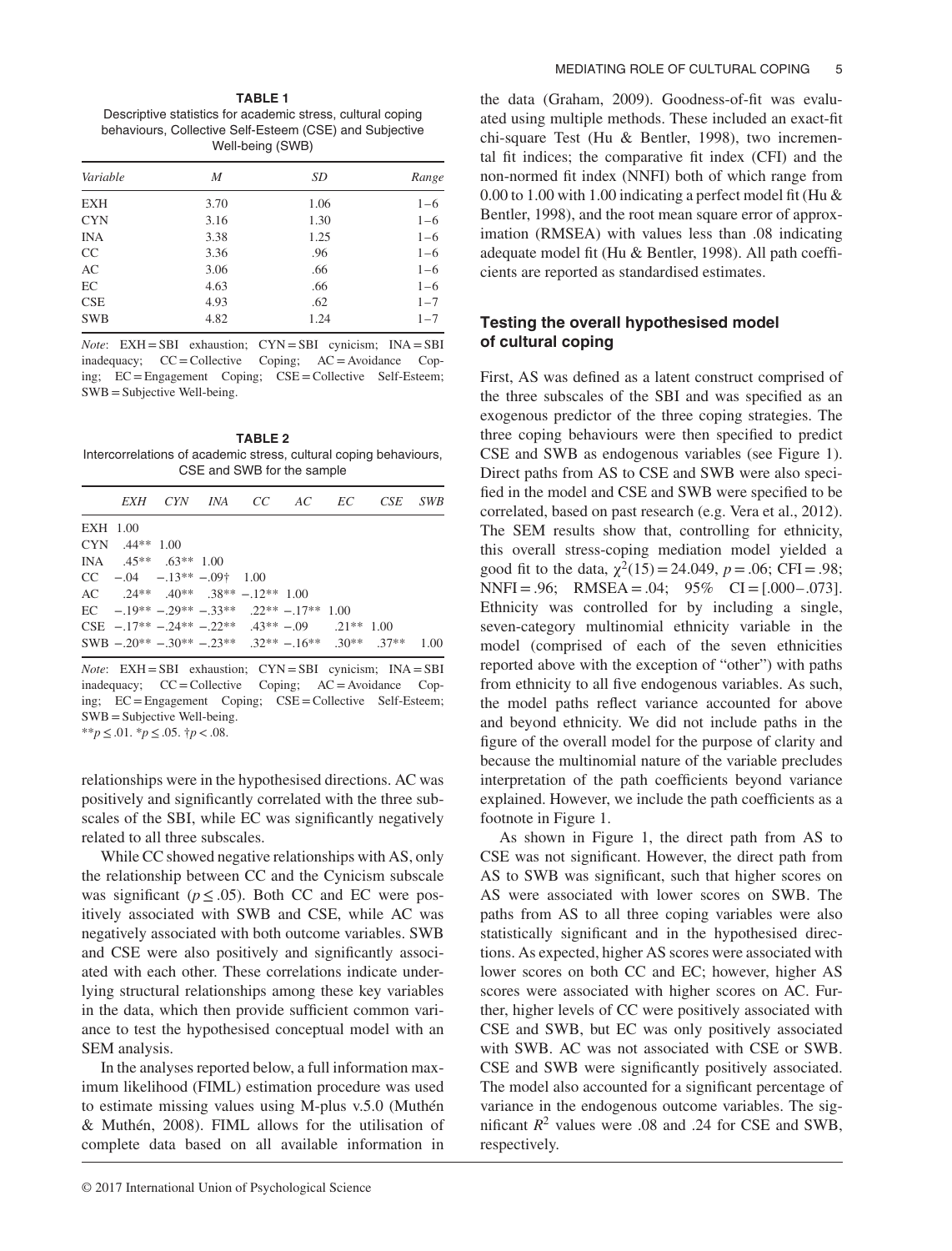| <b>TABLE 3</b>                                                                              |  |  |  |  |  |  |  |  |
|---------------------------------------------------------------------------------------------|--|--|--|--|--|--|--|--|
| Significance tests for direct and indirect effects from academic stress (AS) to CSE and SWB |  |  |  |  |  |  |  |  |

| Direct and indirect effects from AS to CSE |                      |                 |          |                  |                  |                                           |  |  |
|--------------------------------------------|----------------------|-----------------|----------|------------------|------------------|-------------------------------------------|--|--|
|                                            | Standard coefficient | SE              |          | $\boldsymbol{p}$ |                  | Bootstrapped 95% confidence interval (CI) |  |  |
| Direct effect                              | .144                 | .090            | 1.603    | .109             |                  | $[-.032, .320]$                           |  |  |
| Total indirect effect                      | $-.054$              | .044            | $-1.22$  | .223             |                  | [-.141, .033]                             |  |  |
| Specific indirect via CC                   | $-.035$              | .017            | $-2.03$  | .043             |                  | $[.069, -.001]$                           |  |  |
| Specific indirect via AC                   | .021                 | .033            | .651     | .515             |                  | $[-.043, .086]$                           |  |  |
| Specific indirect via EC                   | $-.041$              | .023            | $-1.748$ | .081             |                  | $[-.086, .005]$                           |  |  |
| Total effect                               | .090                 | .074            | 1.210    | .226             | $[-.056, .235]$  |                                           |  |  |
| Direct and indirect effects from AS to SWB |                      |                 |          |                  |                  |                                           |  |  |
|                                            | Standard coefficient |                 | SE       |                  | $\boldsymbol{p}$ | Bootstrapped 95% CI                       |  |  |
| Direct effect                              | $-.224$              | .083<br>$-2.68$ |          | .007             | $[-.387, -.060]$ |                                           |  |  |
| Total indirect effect                      | $-.097$              |                 | .048     | $-2.022$         | .043             | $[-.192, -.003]$                          |  |  |

Specific indirect via CC −*.*035 .018 −1*.*973 **.049** [−.070, .000] Specific indirect via AC **.**004 .030 .0498 .898 [−.055, .062] Specific indirect via EC −*.*066 .025 −2*.*600 **.009** [−.116, −.016] Total effect **−**.321 .062 −5.152 .000 [−.443, −.199]

*Note*: CC = Collective Coping; AC = Avoidance Coping; EC = Engagement Coping; CSE = Collective Self-Esteem; SWB = Subjective Well-being. The bolded values represent *p*-values that are *<*.05.

# **Testing for significant indirect effects**

Indirect effects were calculated using Mplus v.5.0 and the standard errors for the indirect effects were estimated with a bootstrapping procedure using 1000 bootstrapped samples (Little, Card, Bovaird, Preacher, & Crandall, 2007). The ratio of the indirect effect coefficient to its corresponding standard error yields a *t*-value which was used to determine significance (a ratio of  $b/b<sub>s.e.</sub> > 1.96$  is significant at the .05 level in a large sample). Results from the bootstrapping method indicated that the total indirect effect from AS to CSE was not significant; however, there was a significant specific indirect path from AS to CSE via CC. None of the other specific indirect paths were significant for CSE. The total indirect effect from AS to SWB was significant. There was a significant specific indirect effect from AS to SWB via EC and a marginally significant effect through CC. Therefore, a significant amount of the variance between AS and the two outcome variables is accounted for by the mediating coping variables. The complete set of standardised direct and indirect effect coefficients and corresponding 95% confidence intervals (CI) are provided in Table 3.

# **Exploratory analyses: Testing the hypothesised model of cultural coping with ethnic group predictors**

Following the finding of an overall model fit, we conducted a series of follow-up SEM analyses which included ethnicity as a set of dummy coded variables for each of the five largest ethnic subgroup in the sample:

White European, African/Black, Middle Eastern, East Asian, and South Asian. These variables were included as manifest predictors of both AS and CC, because preliminary analyses revealed that there were no significant differences among these five ethnic groups on either EC or AC. The models were estimated separately for each ethnic group to make interpretation of the findings more clear (see Appendix A). Interestingly, while there were no ethnic group differences in the use of EC and AC, the use of CC was most salient among African/Black and Middle Eastern participants in dealing with AS. These between-group findings, though notable and consistent with our theoretical predictions, should be treated as highly tentative and interpreted with caution. These analyses are considered to be exploratory because of the unequal sample size across these groupings, ranging from 205 for White Europeans to 19 for East Asians (see Table A1 in Appendix A).

# **DISCUSSION**

The findings of this present study extend the current literature on cultural coping research by offering a number of important and novel insights. First, the proposed mediational model of coping in the study was supported by the SEM analysis, as hypothesised. The model indicates that individuals reporting the highest levels of AS also reported the lowest levels of utilisation of CC and EC. Conversely individuals reporting high levels of AS reported higher levels of using AC coping methods. This is consistent with the notion that utilising CC and EC strategies may mitigate the impact of undergraduate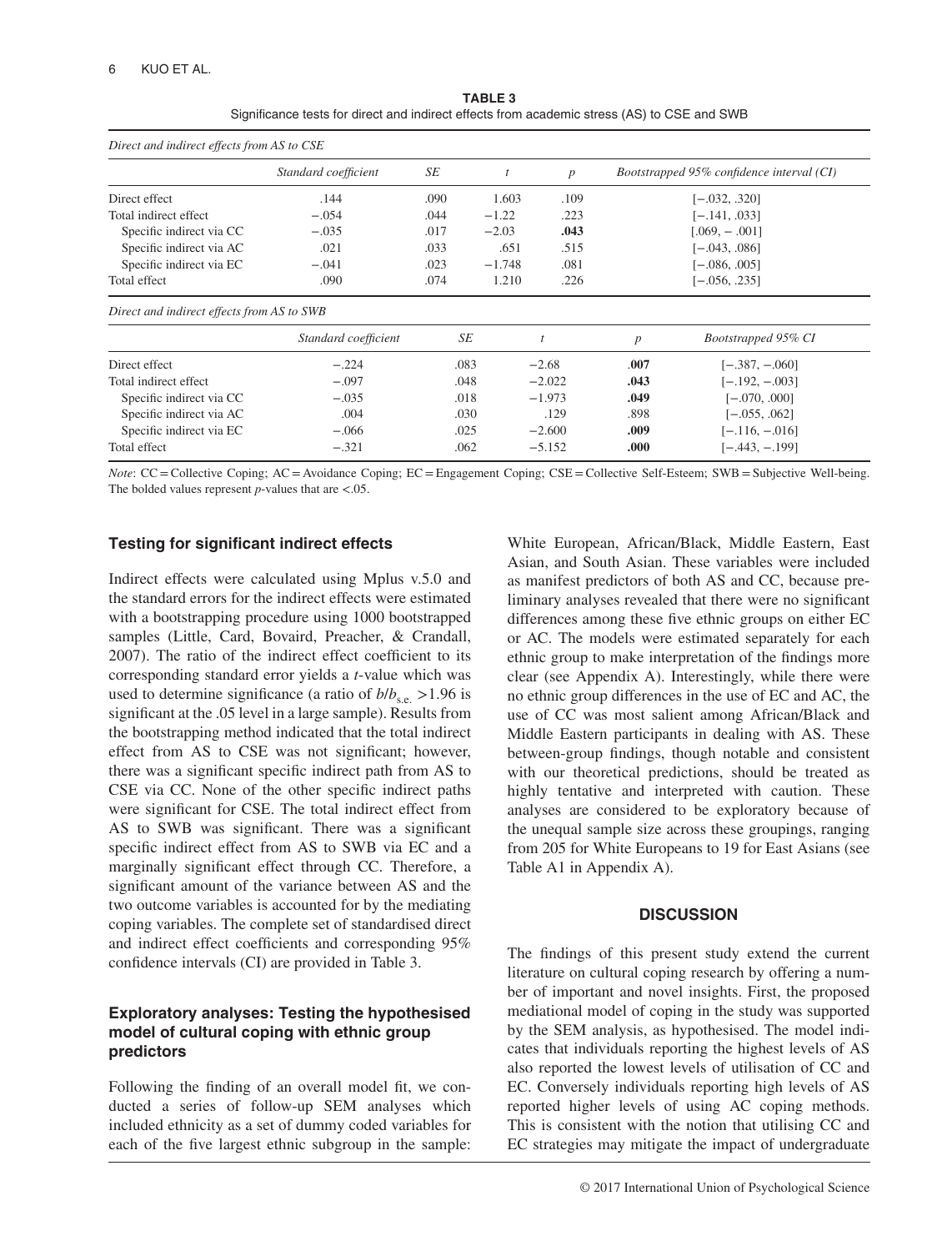students' AS on CSE and SWB, while using AC either did not reduce or possibly could aggravate AS. These findings align with results from previous studies. For example, Wester et al. (2006) found that the use of CC was related to less restrictive emotionality, a form of stress stemming from male gender conflict, among Chinese Canadian male adolescents. Similarly, Lowinger et al. (2016) found that the use of CC predicted lower levels of academic procrastination, a behavioural manifestation of underlying AS, among Asian international students in the US. The current findings are also consistent with the hypothesised beneficial nature of EC (as a form of adaptive problem-solving coping) and the maladaptive quality of AC (as a form of unproductive emotion-focused coping). These results are in line with the findings of previous studies focusing on coping and school burnout (e.g. Luo et al., 2016), and cultural coping research using the CCCS (e.g. Kuo et al., 2014; Lowinger et al., 2016).

Secondly, the SEM results point to differential patterns of mediational effects on psychosocial well-being indicators across the three coping approaches. The negative indirect effects between AS and CSE and SWB via CC and EC are commensurate with the hypothesis that those students reporting higher levels of AS also report lower levels of effective coping strategies (i.e. CC and EC) which in turn is associated with lower reported levels of CSE and SWB. In contrast, students reporting higher levels of AS reported higher levels of ineffective coping strategies (AC) which in turn was predictive of lower levels of CSE and SWB.

With respect to CSE and CC, the current findings are in line with an earlier study, which showed that African American adolescents who reported higher level of CSE with their cultural group were more likely to use Africultural collective and spiritual coping strategies (Constantine et al., 2002). It makes theoretical sense to infer that CC behaviours—stress responses strongly driven by values, beliefs and attitudes of one's cultural in-group—would be closely related and contribute to the individual's sense of social esteem, as well as membership and identity with respect to such a reference group (Constantine et al., 2002; Kuo, 2013). This proposition was empirically supported in the present study. It is quite possible that by engaging in CC behaviours in response to a stressor, an individual gains a stronger sense of solidarity with, commitment to, and perceived acceptance by his/her own in-groups, independent of whether these coping behaviours actually bring about emotional relief from the distress.

On this latter point, the non-symptomatic, psychosocial benefits of collectivistic coping behaviours through augmenting CSE and SWB might be broadly conceptualised from the emerging perspective of the positive theory of coping (Folkman & Moskowitz, 2004). Unlike previous coping theories, the positive coping theory underscores the co-occurrence of both positive

and negative effects/consequences associated with the stress-coping process. Folkman and Moskowitz observed that when faced with stress, positive affect can result from positive reappraisal that are "linked to the individual important values, beliefs and goals that comprise the individual's sense of meaning" (Folkman & Moskowitz, 2004, p. 766) and "seeing how one's own efforts can benefit other people" (Folkman & Moskowitz, 2000, p. 116). Both of these elements highlight the essence of CC as expounded in the earlier section (Kuo, 2013; Yeh et al., 2006).

Thirdly, the exploratory results presented in Appendix A suggest that this cultural coping model might have some cross-cultural generalisability. In turn, the results give empirical credence to the CTT, the theoretical scheme upon which the current research was based. It is also interesting to note that both African/Black and Middle Eastern participants reported more use of CC than other groups in dealing with AS, which may yield a greater buffering effect of CC for these two groups. Despite the sample size limitation, these relationships are consistent with prior research and theoretical predictions (Kuo et al., 2006). One possible explanation is that these two groups may have stronger and more "traditional" collectivistic values and religious beliefs than the other groups. Previously published works have found that cultural groups that are deeply religious might be more inclined to engage in collectivistically oriented coping in time of stress (Fischer, Ai, Aydin, Frey, & Haslam, 2010; Kuo et al., 2006). This pattern applies to African Americans (Constantine et al., 2002, 2005) and Muslims worldwide (Fischer et al., 2010), among whom a significant number may be of Middle Eastern backgrounds.

# **Limitations of the current study**

There are a number of limitations to be considered in this research. First, this investigation relied solely on cross-sectional data based on a survey design. The relationships among the variables in the hypothesised model were analysed with correlations and statistical inferences. The actual temporal and causal relationships among the model's variables cannot fully be ascertained without a longitudinal study devoted to assessing coping processes over time. Second, the level of AS reported by this current sample group was only at a moderate level  $(M = 3.41)$  out of 6 on the SBI). Therefore, it is not clear how closely the mediational coping patterns identified in this study reflect the actual coping experiences of undergraduate students whose AS is significant to the point of necessitating actual coping responses. Thirdly, the underrepresentation of males (18.6%) and the small sample size for the four non-White European ethnic groups in the study sample are far from ideal and are likely to have influenced the present results. Future research should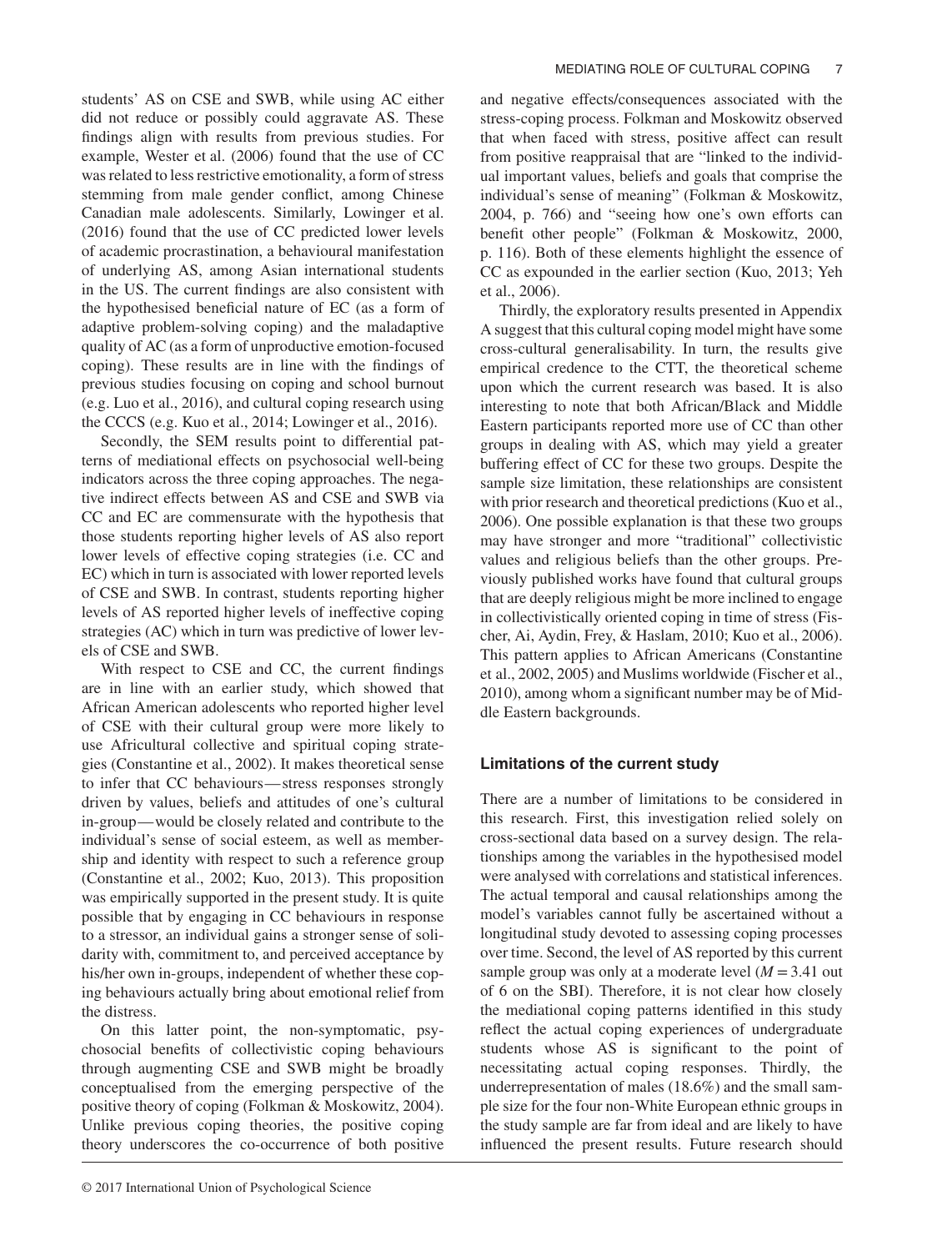seek more gender-balanced samples and engage in more strategic recruitment approaches to obtain representative samples.

## **Implications for research and practice**

In term of future research directions, the current mediational coping model with AS would greatly benefit from further replication and extension. Future studies should consider extending this study by testing the cultural coping model with: (a) similar college/university sample populations in different localities; (b) different stressors, such as interpersonal conflicts, illnesses, trauma, and discrimination and (c) larger samples of ethnic, racial and international groups. Clearly, this line of research would help verify the stability and validity of the present cultural coping model across broad and diverse populations and contexts.

At the theoretical front, this study highlights the value of theory-guided research in discerning the complex intersections among culture, stress and coping. On this point, the study's model-testing results substantiate the mediational link among the stress precursor, coping mediators and health and well-being outcomes (Panels III to V of the CTT). Moreover, the CTT provides a conceptual basis to help explain the phenomenon of CC and its role in the hypothesised coping model. Similarly, in terms of measurement, this study underscores the importance of employing cultural measures of coping (such as the use the CCCS in this study) in stress-coping research involving multicultural populations. The use of culturally derived coping inventories serves to broaden the narrow individualistically and intrapersonally focused coping dimensions typically operationalised and assessed within Western psychology (Yeh et al., 2006). As evident in this study, the salience and significance of the CC in the current sample could only have been fleshed out with the use of a culturally sensitive coping measure, the CCCS. Considering the above, future coping research with culturally diverse populations should vigorously strive to incorporate validated cultural coping theories and measures into the design and implementation of the study (Kuo, 2011; Wong & Wong, 2006).

Finally, the present study holds implications for counselling and psychotherapy interventions with college/university students. The cultural coping model confirms the contributive value of CC and EC versus the aversive impact of AC for students coping with school-related stress and burnout. Evidently, students should be advised to reduce or even eliminate the use of avoidant responses such as wishful thinking, escapism and diversion, and instead be encouraged to mobilise problem-focused responses along with collectivistic coping strategies in countering their academic stressors. Counsellors should be mindful that the need and tendency

to resort to family and in-group as sources of coping (i.e. CC) with stress might be particularly heightened among certain cultural groups. Instead of discussing only intrapersonal coping strategies, counsellors should explore other potential coping strategies that might hold cultural or relational significance with diverse clients; such as asking the client "*What might your parents/siblings/extended family/co-ethnic peers/cultural values/religious-spiritual beliefs say or suggest about how you should coping with your current stressors*? *How might that be important to you*?" Lastly, the study's findings highlight the positive side of stress-coping. This serves as a reminder for counsellors and clients alike to gauge coping effectiveness more broadly to include the impact of coping on the enhancement of positive social esteem, acceptance and well-being (Folkman & Moskowitz, 2004)—a perspective that transcends the physical or psychological distress paradigm of stress-coping.

> Manuscript received May 2016 Revised manuscript accepted February 2017

## **REFERENCES**

- Chun, C. A., Moos, R. H., & Cronkite, R. C. (2006). Culture: A fundamental context for the stress and coping paradigm. In P. T. P. Wong & L. C. J. Wong (Eds.), *Handbook of multicultural perspectives on stress and coping* (pp. 29–53). New York, NY: Springer. doi:10.1007/0-387-26238-5\_2
- Constantine, M. G., Alleyne, V. L., Caldwell, L. D., McRae, M. B., & Suzuki, L. A. (2005). Coping responses of Asian, Black, and Latio/Latina New York City residents following the September 11, 2001 Terrorist attacks against the United States. *Cultural Diversity & Ethnic Minority*, *11*(4), 293–308. doi:10.1037/1099-9809.11.4.293.
- Constantine, M. G., Donnelly, P. C., & Myers, L. J. (2002). Collective self-esteem and africultural coping styles in African American adolescents. *Journal of Black Studies*, *32*(6), 698–710. doi:10.1177/00234702032006004.
- Diener, E., Emmons, R. A., Larsen, R. J., & Griffin, S. (1985). The satisfaction with life scale. *Journal of Personality Assessment*, *49*(1), 71–75. doi:10.1207/s15327752 jpa4901\_13.
- Fischer, P., Ai, A. L., Aydin, N., Frey, D., & Haslam, S. A. (2010). The relationship between religious identity and preferred coping strategies: An examination of the relative importance of interpersonal and intrapersonal coping in Muslim and Christian faiths. *Review of General Psychology*, *14*(4), 365–381. doi:10.1037/a0021624.
- Folkman, S., & Moskowitz, J. T. (2000). Stress, positive emotion, and coping. *Current Directions in Psychological Science*, *9*(4), 115–118. doi:10.1111/1467-8721.00073.
- Folkman, S., & Moskowitz, J. T. (2004). Coping: Pitfalls and promise. *Annual Review of Psychology*, *55*(1), 745–774. doi:10.1146/annirev.psych.55.090902.141456.
- Graham, J. W. (2009). Missing data analysis: Making it work in the real world. *Annual Review of Psychology*, *60*, 549–576. doi:10.1146/annurev.psych.58.110405.085530.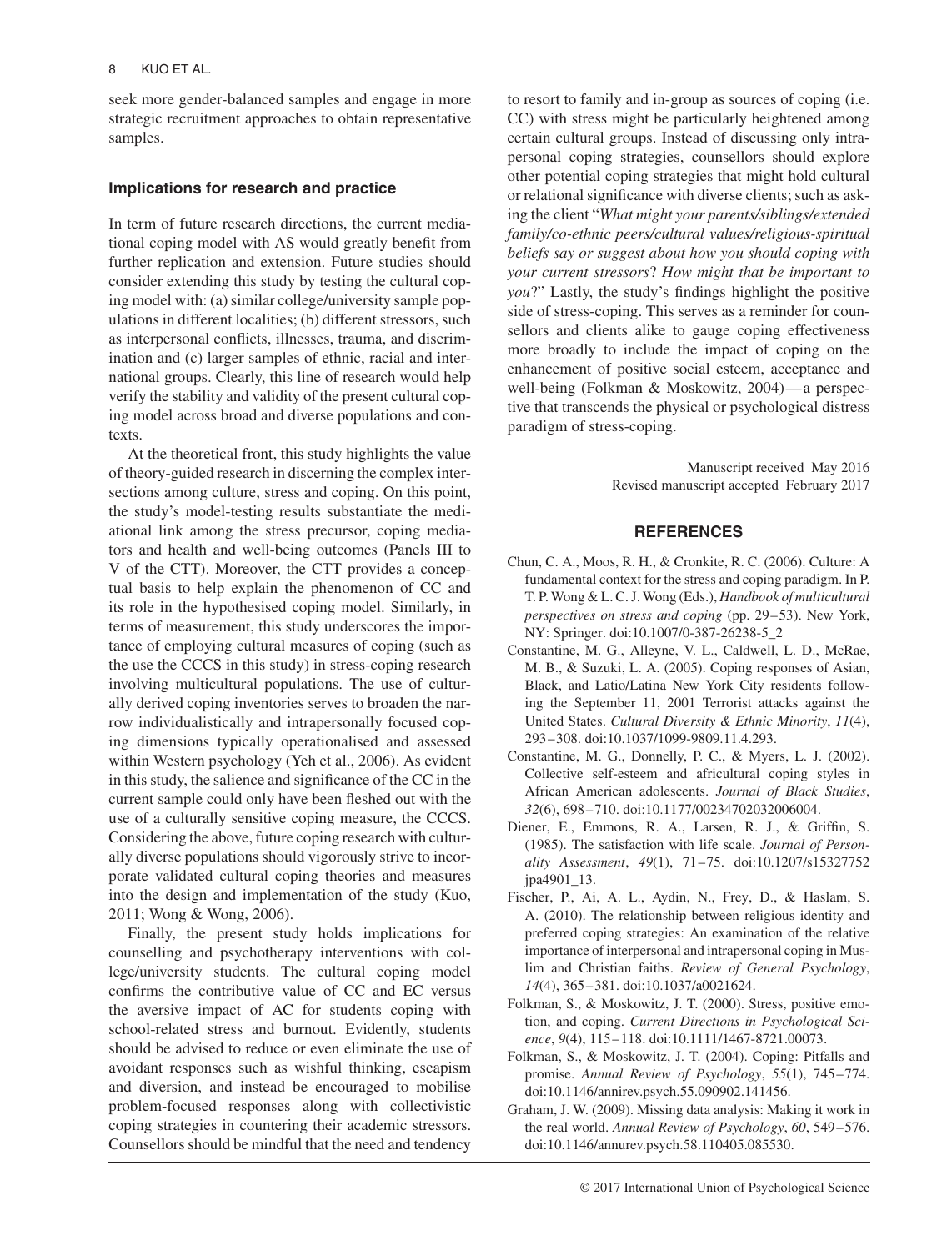- Hu, L. T., & Bentler, P. M. (1998). Fit indices in covariance structure modeling: Sensitivity to underparameterized model misspecification. *Psychological Methods*, *3*(4), 424–453. doi:10.1037/1082-989x.3.4.424.
- Khan, A., Hamdan, A. R., Ahmad, R., Mustaffa, M. S., & Mahalle, S. (2015). Problem-solving coping and social support as mediators of academic stress and suicidal ideation among Malaysian and Indian adolescents. *Community Mental Health Journal*, *52*(2), 245–250. doi:10.1007/s10597-015-9937-6.
- Kuo, B. C. H. (2011). Culture's consequences on coping: Theories, evidence, and dimensionalities. *Journal of Cross-Cultural Psychology*, *42*(6), 1084–1100. doi:10.1177/0022022110381126.
- Kuo, B. C. H. (2013). Collectivism and coping: Current theories, evidence, and measurements of collective coping. *International Journal of Psychology*, *48*(3), 374–388. doi:10.1080/00207594.2011.640681.
- Kuo, B. C. H., Arnold, R., & Rodriguez-Rubio, B. (2014). Mediating effects of coping in the link between spirituality and psychological distress in a culturally diverse undergraduate sample. *Mental Health, Religion and Culture*, *17*(2), 173–184. doi:10.1080/13674676.2013.780015.
- Kuo, B. C. H., Roysircar, G., & Newby-Clark, I. R. (2006). Development of the Cross-Cultural Coping Scale: Collective, avoidance, and engagement strategies. *Measurement and Evaluation in Counseling and Development*, *39*, 161–181.
- Lazarus, R. S., & Folkman, S. (1984). *Stress, appraisal, and coping*. New York, NY: Springer.
- Leung, G. S. M., Yeung, K. C., & Wong, D. F. K. (2010). Academic stressors and anxiety in children: The role of parental support. *Journal of Child and Family Study*, *19*(1), 90–100. doi:10.1007/s10826-009-9288-4.
- Little, T. D., Card, N. A., Bovaird, J. A., Preacher, K., & Crandall, C. S. (2007). Structural equation modeling of mediation and moderation with contextual factors. In T. D. Little, J. A. Bovaird, & N. A. Card (Eds.), *Modeling contextual effects in longitudinal studies*. Mahwah, NJ: Erlbaum.
- Lowinger, R. J., Kuo, B. C. H., Song, H.-A., Mahadevan, L., Kim, E., Liao, K. Y.-H., … Han, S. (2016). Predictors of academic procrastination in Asian international college students. *Journal of Student Affairs Research and Practice*, *53*(1), 90–104. doi:10.1080/19496591.2016.1110036.
- Luhtanen, R., & Crocker, J. (1992). A collective self-esteem scale: Self-evaluation of one's social identity. *Personality and Social Psychology Bulletin*, *18*(3), 302–318. doi:10.1177/0146167292183006.
- Luo, Y., Wang, Z., Zhang, H., Chen, A., & Quan, S. (2016). The effect of perfectionism on school burnout among adolescence: The mediator of self-esteem and coping style. *Personality and Individual Differences*, *88*, 202–208. doi:10.1016/j.paid.2015.08.056.
- Muthén, B. O., & Muthén, L. K. (2008). Mplus Users Guide. Los Angeles, CA: Muthén & Muthén.
- Salmela-Aro, K., Kiuru, N., Leskinen, E., & Nurmi, J.-E. (2009). School Burnout Inventory (SBI): Reliability and validity. *European Journal of Psychological Assessment*, *25*(1), 48–57. doi:10.1027/1015-5759.25.1.48.
- Utsey, S. O., Adams, E. P., & Bolden, M. (2000). Development and initial validation of the Africultural Coping Systems

Inventory. *Journal of Black Psychology*, *26*(2), 194–215. doi:10.1177/0095798400026002005.

- Vera, E. M., Vacek, K., Blackmon, S., Coyle, L., Gomez, K., Jorgenson, K., & Steele, J. C. (2012). Subjective well-being in urban, ethnically diverse adolescents: The role of stress and coping. *Youth & Society*, *44*, 331–347. doi:10.1177/0044118x11401432.
- Wei, M., Heppner, P. P., Ku, T.-Y., & Liao, K. Y.-H. (2010). Racial discrimination stress, coping, and depressive symptoms among Asian Americans: A moderation analysis. *Asian American Journal of Psychology*, *1*(2), 136–150. doi:10.1037/a0020157.
- Wester, S. R., Kuo, B. C. H., & Vogel, D. L. (2006). Multicultural coping: Chinese-Canadian adolescents, male gender role conflict, and psychological distress. *Psychology of Men & Masculinity*, *7*(2), 83–100. doi:10.1037/1524-9220.7.2.83.
- Wong, P. T. P., & Wong, L. C. J. (2006). *Handbook of multicultural perspectives on stress and coping*. New York, NY: Springer.
- Yeh, C. J., Arora, A. K., & Wu, K. A. (2006). A new theoretical model of collectivistic coping. In P. T. P. Wong & L. C. J. Wong (Eds.), *Handbook of multicultural perspectives on stress and coping* (pp. 55–72). New York, NY: Springer.

#### **APPENDIX**

Table A1. Fit indices for the preliminary ethnicity models

| Model          | N   | df | $\gamma^2$ | <b>RMSEA</b> | <i>CFI</i> | <i>NNFI</i> |
|----------------|-----|----|------------|--------------|------------|-------------|
| White European | 205 | 17 | 60.37      | .08          | .92        | .84         |
| <b>Black</b>   | 24  | 17 | $31.37**$  | .05          | -97        | .94         |
| Middle Eastern | 22  | 17 | $27.74**$  | .04          | .98        | .90         |
| East Asian     | 19  | 17 | 28.77**    | .05          | .98        | .90         |
| South Asian    | 27  | 17 | 23.38*     | .03          | -99        | .92         |

 $RMSEA = root$  mean square error of approximation;  $CFI = \text{comparative}$ fit index; NNFI=non-normed fit index.

\*\**p*≤.01. \**p*≤.05.

All five models tested provided an acceptable fit to the data. The standardised path coefficients indicated that White European participants reported significantly lower levels of AS ( $\beta = -.16$ ,  $p = .041$ ) but did not significantly differ from other ethnic groups in the use of CC strategies. African/Black participants did not differ significantly from other ethnic groups in their levels of AS, but did report marginally significantly higher levels of CC  $(\beta = .10, p = .07)$ . Similarly, the Middle Eastern participants also did not differ from other ethnic groups with respect to AS, but did report significantly higher levels of CC ( $\beta$  = .15,  $p$  = .004). South Asian and East Asian participants did not differ significantly from each other or other ethnic groups in their reported AS or their usage of CC. The relationships between AS and the three cultural coping behaviours, as well the mediational effects of the coping strategies on CSE and SWB, were consistent with the patterns identified when the coping model was tested with the full sample. Interestingly, while there were no ethnic group differences in the use of EC and AC,